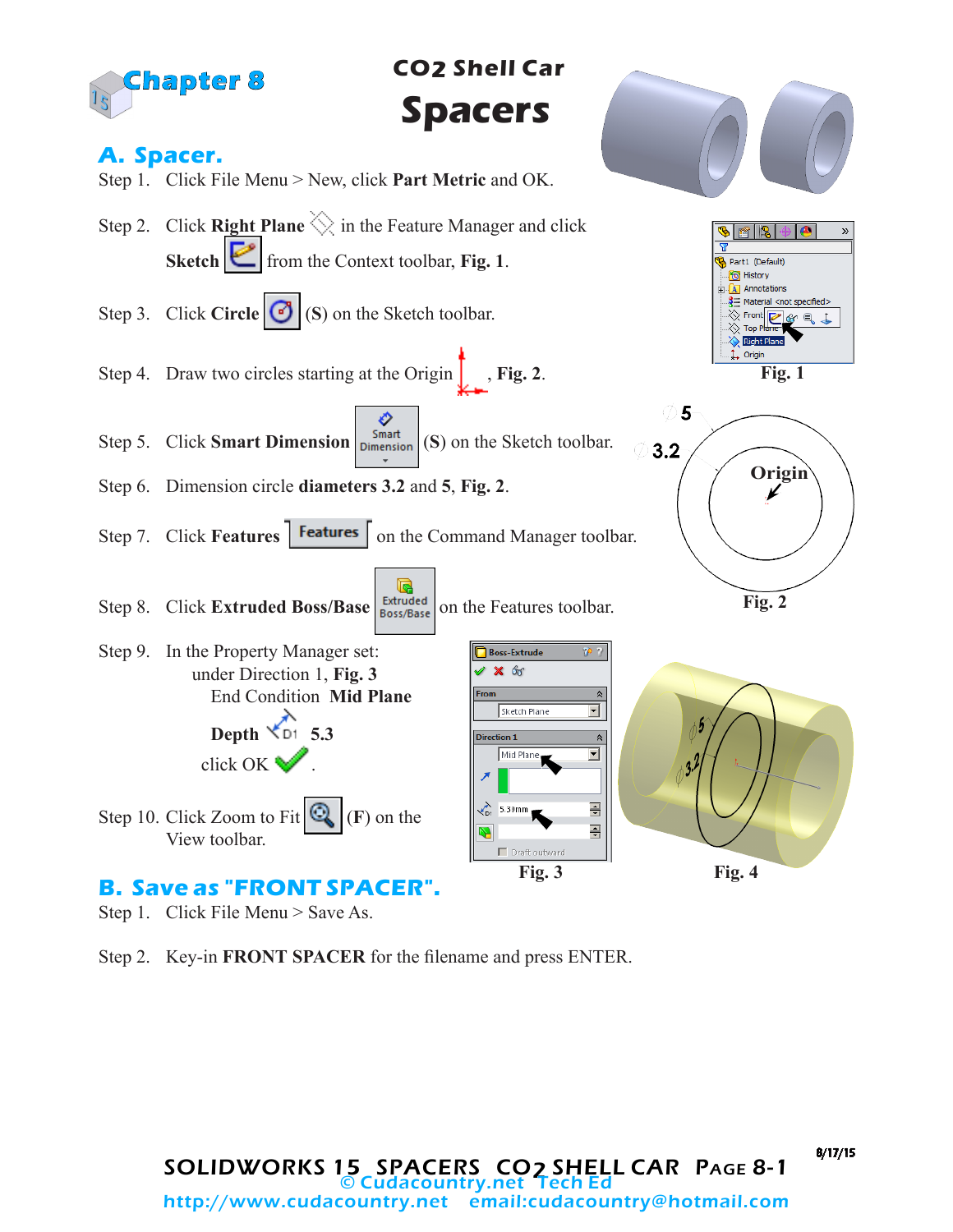## **C. Mate References.**

- ☞ | 图 **D**I Mate Reference ъ  $\overline{\mathbf{v}}$ Step 1. Click **Right Plane**  $\Diamond$  in the Feature Manager to  $\vee$  x FRONT SPACER (Default) **Reference Name** ×. select Plane, **Fig. 5**. **D** History  $A$  Annotations Default  $\frac{3}{2}$  Material <not specified>  $\otimes$  Front Plane **Primary Reference Entity** ∢  $\gg$  Top Plane **Right Plane** Reference Right Plan Step 2. Click **Reference Geometry**  $\begin{bmatrix} \text{Geometry} \\ \text{v} \end{bmatrix}$  on the Fea- $\downarrow$  Origin Coincident  $\mathbf{r}$ **Boss-Extrude 1** tures toolbar and **Mate Reference** from the menu.  $\sqrt{\phantom{a}}$  Any **Fig. 5 Secondary Reference Entity** Step 3. In the Mate Reference Manager:  $\vert$  Face<1> 1 윤 under **Primary** Reference Entity, **Fig. 6 B** Default  $\overline{\mathbf{r}}$  $\lambda$  Any  $\overline{\mathbf{r}}$  **Mate Reference Type Coincident Tertiary Reference Entity**  $\hat{\mathbf{x}}$  $\mathbf{B}$  iii under **Secondary** Reference Entity **B** Default  $\overline{\mathbf{r}}$ click in Entity box  $\overrightarrow{a}$ .  $\lambda$  Any  $\overline{\mathbf{r}}$  and click a **cylindrical face**, **Fig. 7 Fig. 6** click OK  $\mathcal{C}$ . **Face Fig. 7 D. Material Nylon.**  $\mathcal{D}$
- Step 1. **Right click Material**  $\frac{1}{\sqrt{2}}$  in the Feature Manager and click **Edit Material**, **Fig. 8**.
- Step 2. **Expand Plastics** in the material tree and select **Nylon 101**, **Fig. 9**. Click **Apply** and **Close**.

## **E. Save as "REAR SPACER".**

- Step 1. Save. Use **Ctrl-S** to save FRONT SPACER.
- Step 2. Click File Menu > Save As.
- Step 3. Key-in **REAR SPAC-ER** for the filename. You now have two spacers files, FRONT and REAR. Next, we change length of REAR SPACER.

| laterial                                |                                                                                                             |                  | ×                                                                            |
|-----------------------------------------|-------------------------------------------------------------------------------------------------------------|------------------|------------------------------------------------------------------------------|
| <b>FF-8 SOLIDWORKS DIN Materials</b>    |                                                                                                             |                  | Properties   Appearance   CrossHatch   Custom   Application Data   Favorites |
| □ 3 SOLIDWORKS Materials                |                                                                                                             |                  |                                                                              |
| ने <sup>\$∃</sup> Steel                 | Material properties<br>Materials in the default library can not be edited. You must first copy the material |                  |                                                                              |
| ⊯ ≹≣l Iron                              | to a custom library to edit it.                                                                             |                  |                                                                              |
| 中 <mark>注</mark> Aluminium Alloys       |                                                                                                             |                  |                                                                              |
| Copper Alloys<br>中非                     | Model Type:<br>Linear Elastic Isotropic                                                                     |                  |                                                                              |
| <b>Titanium Alloys</b><br>中相            | SI - N/m^2 (Pa)<br>Units:                                                                                   |                  |                                                                              |
| <b>Zinc Alloys</b><br>中非                |                                                                                                             |                  |                                                                              |
| 中 <mark>注</mark> Other Alloys           | Plastics<br>Category:                                                                                       |                  |                                                                              |
| □ 8 Plastics                            | Name:<br>Nvlon 101                                                                                          |                  |                                                                              |
| $S = ABS$                               |                                                                                                             |                  |                                                                              |
| Х= АВSРС                                |                                                                                                             |                  |                                                                              |
| $\Xi$ Acrylic (Medium-high              | Description:                                                                                                |                  |                                                                              |
| XII са                                  |                                                                                                             |                  |                                                                              |
| Delrin 2700 NC010, L                    |                                                                                                             | Value            | Units                                                                        |
| $\Sigma$ Epoxy, Unfilled                | Property                                                                                                    | 1000000000 N/m^2 |                                                                              |
| $\frac{3}{2}$ EPDM                      | <b>Elastic Modulus</b><br>Poisson's Ratio                                                                   | 0.3              | N/A                                                                          |
| $\mathbf{I} = \mathbf{M}$ elamine resin | Shear Modulus                                                                                               |                  | $N/m \wedge 2$                                                               |
| Nylon 101                               | Mass Density                                                                                                | 1150             | $kq/m \wedge 3$                                                              |
|                                         | Tensile Strength                                                                                            | 79289709         | $N/m^2$                                                                      |
| $\equiv$ Nylon 6/10                     | Compressive Strength                                                                                        |                  | $N/m \wedge 2$                                                               |
| PA Type 6                               | <b>Yield Strenath</b>                                                                                       | 60000000         | $N/m^2$                                                                      |
| 홍드 PBT General Purpose                  | Thermal Expansion Coefficient 1e-006                                                                        |                  | /K                                                                           |
| ※ PC High Viscosity                     | Thermal Conductivity                                                                                        | 0.53             | W/(m-K)                                                                      |
|                                         |                                                                                                             |                  |                                                                              |
| $\frac{3}{2}$ PE High Density           | Specific Heat                                                                                               | 1500             | J/(kg·K)                                                                     |
| ₹= PE Low/Medium Den                    | Material Damping Ratio                                                                                      |                  | N/A                                                                          |
| 홍드 Perspex (TM) GS Acryl                |                                                                                                             |                  |                                                                              |
| .≹⊟ PF<br>$3$ = Polybutadiene (PR)      | Close.<br>Apply.                                                                                            | Save             | Config<br>Help                                                               |

**Fig. 8**

K.

 $\epsilon =$  Edit Material Edit Material

Manage Favorites

Plain Carbon Steel

Cast Alloy Steel

FRONT SPACER (Default) **D** History  $\mathbf{A}$  Annotations **8 Material <not sp**  $\gg$  Front Plane

 $\otimes$  Top Plane

 $\overline{\diamondsuit}$  Right Plane

Boss-Extrude 1

 $\downarrow$  Origin **E** MateReferences

SOLIDWORKS 15 SPACERS CO<sub>2</sub> SHELL CAR PAGE 8-2